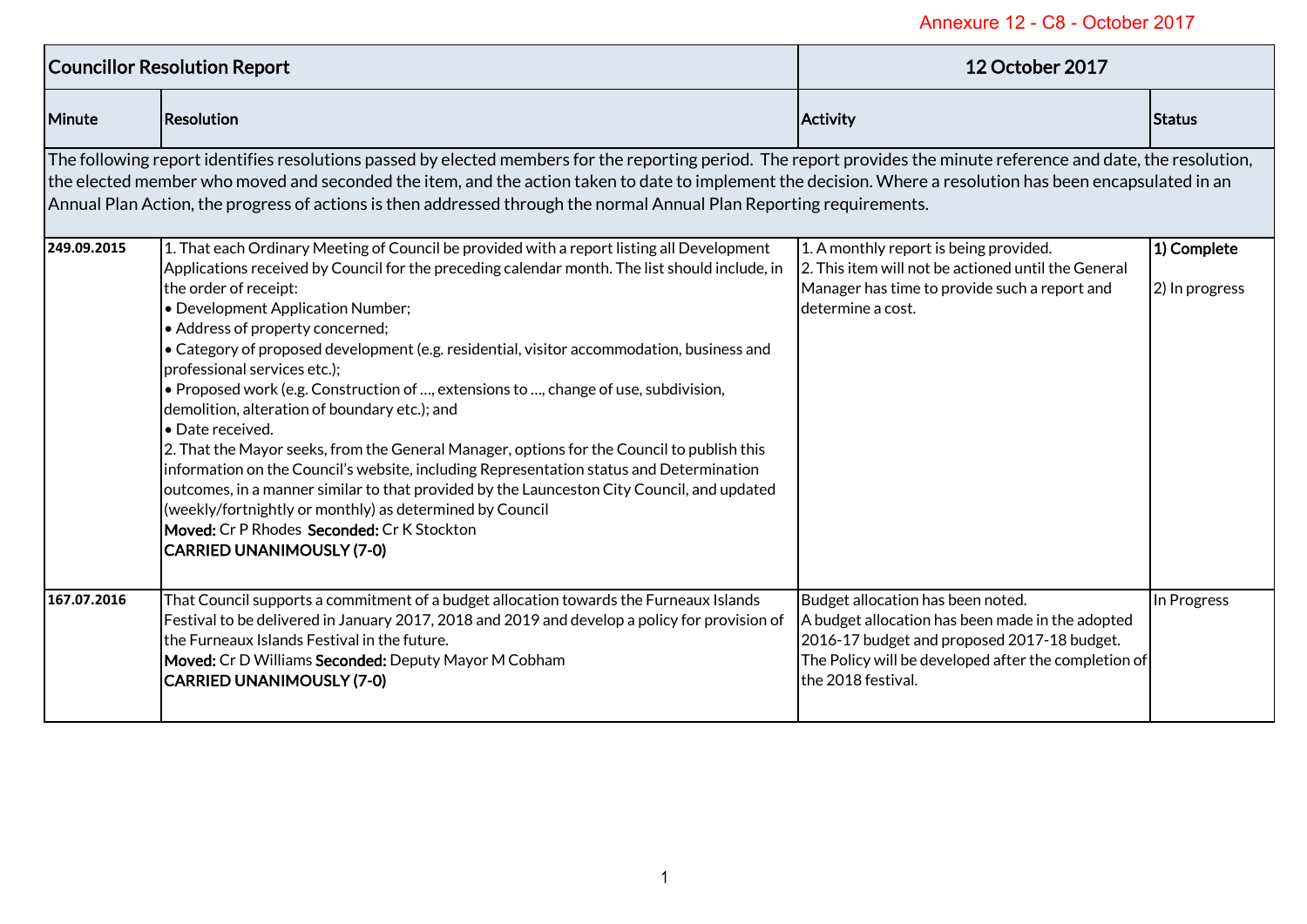| <b>Councillor Resolution Report</b> |                                                                                                                                                                                                                                                                                                                                                                                                                     | <b>12 October 2017</b>                                                                                                                                                                                                                                                                                                                                                                                                                                                                                                                                                                                                         |             |
|-------------------------------------|---------------------------------------------------------------------------------------------------------------------------------------------------------------------------------------------------------------------------------------------------------------------------------------------------------------------------------------------------------------------------------------------------------------------|--------------------------------------------------------------------------------------------------------------------------------------------------------------------------------------------------------------------------------------------------------------------------------------------------------------------------------------------------------------------------------------------------------------------------------------------------------------------------------------------------------------------------------------------------------------------------------------------------------------------------------|-------------|
| Minute                              | <b>Resolution</b>                                                                                                                                                                                                                                                                                                                                                                                                   | <b>Activity</b>                                                                                                                                                                                                                                                                                                                                                                                                                                                                                                                                                                                                                | Status      |
| 224.09.2016                         | That Council agrees to waive plumbing permit fees for residents and business operators who<br>wish to revert from a dual water supply to a single water supply for a period of 6 months after<br>the Department of Health and Human Services has removed the Do Not Consume Notice and<br><b>Boil Water Alert.</b><br>Moved: Cr G Willis Seconded: Cr K Stockton<br><b>CARRIED UNANIMOUSLY (6-0)</b>                | The 6 month period for Whitemark is now<br>concluded. The Do Not Consume Notice and Boil<br>Water Alert was lifted in Lady Barron on 25th July<br>2017. The 6 month period for Lady Barron<br>residents will close on 25th January 2018.<br>Discussions with TasWater indicate that from an<br>operational perspective it is desirable that from an<br>operational perspective that more people connect<br>to the Lady Barron water supply as constant<br>volume uptake aids in maintaining the treatment<br>regime. Council may wish to extend this subsidy<br>period for Lady Barron as a means to incentivise<br>customers. | In Progress |
| 247.10.2016                         | That Council supports the fourth option contained in the Flinders Island Waste Management<br>Feasibility Report and proceeding in accordance with the recommendations.<br>Moved: Cr D Williams Seconded: Deputy Mayor M Cobham<br><b>CARRIED UNANIMOUSLY (7-0)</b>                                                                                                                                                  | Tender documents have been released, submissions In Progress<br>received and processed. Updates provided at May,<br>June and August 2017 Workshops. Preferred<br>contractor identified and report recommending<br>same adopted at the June 2017 Council Meeting.<br>Additional financial advice being obtained.<br>Discussions to update the new owners of the<br>preferred contractor have commenced. Report to<br>21 September Council Meeting with progress<br>update and recommendations. Refer also to<br>155.06.2017                                                                                                     |             |
| 250.10.2016                         | That Council directs the Acting General Manager to:<br>$\bullet$ have the current tank inspected to determine what is required for compliance; and scope out Sharp Airlines commenced.<br>the project and the associated costs of delivering a Business Case for the Aviation Fuel Storage<br>Facility; and report back to Council.<br>Moved: Cr G Willis Seconded: Cr P Rhodes<br><b>CARRIED UNANIMOUSLY (6-0)</b> | Inspection and report completed. Discussions with In Progress                                                                                                                                                                                                                                                                                                                                                                                                                                                                                                                                                                  |             |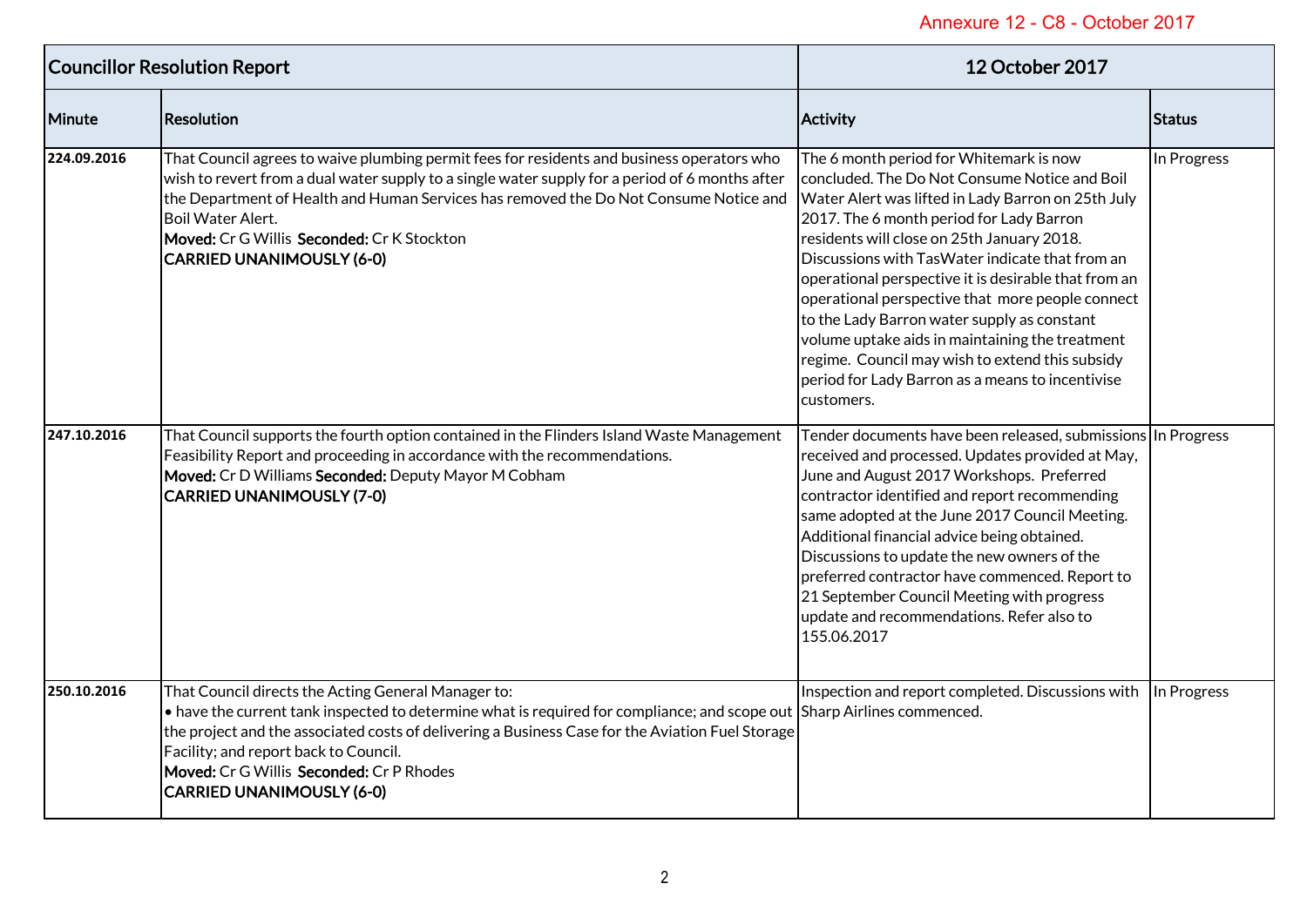| <b>Councillor Resolution Report</b> |                                                                                                                                                                                                                                                                                                                                                                                                                                                                                                                                                                                                                                                                             | 12 October 2017                                                                                                                                                                                                                                                                                                                                                                                                                                                                                    |             |
|-------------------------------------|-----------------------------------------------------------------------------------------------------------------------------------------------------------------------------------------------------------------------------------------------------------------------------------------------------------------------------------------------------------------------------------------------------------------------------------------------------------------------------------------------------------------------------------------------------------------------------------------------------------------------------------------------------------------------------|----------------------------------------------------------------------------------------------------------------------------------------------------------------------------------------------------------------------------------------------------------------------------------------------------------------------------------------------------------------------------------------------------------------------------------------------------------------------------------------------------|-------------|
| Minute                              | Resolution                                                                                                                                                                                                                                                                                                                                                                                                                                                                                                                                                                                                                                                                  | Activity                                                                                                                                                                                                                                                                                                                                                                                                                                                                                           | Status      |
| 251.10.2016                         | That Council directs the Acting General Manager to scope out the project and the associated<br>costs of delivering a Business Case for the Airport Hangars and report back to Council.<br>Moved: Cr D Williams Seconded: Cr K Stockton<br><b>CARRIED UNANIMOUSLY (7-0)</b>                                                                                                                                                                                                                                                                                                                                                                                                  | A report was prepared and discussed at the March<br>2017 Council workshop. Implementation of survey<br>and leases is being undertaken. A mini access plan<br>will also be required. Matter to be considered as<br>part of a wider Airport Business Case. Summary of<br>Fees and Charges outlined at June 2017 Workshop<br>and commercial-in-confidence report provide to<br>Councillors. Further update provided at the August<br>and September 2017 Council workshops.                            | In Progress |
| 287.11.2016                         | That the Works and Services Department also considers stabilisation of high density truck<br>turning intersections and entry points.<br>Moved: Cr C Rhodes Seconded: Cr P Rhodes<br><b>CARRIED UNANIMOUSLY (6-0)</b>                                                                                                                                                                                                                                                                                                                                                                                                                                                        | The financial and time costs of dropping the<br>stabiliser off the contracted float were too much to<br>consider stabilising small areas such as<br>intersections in the recent campaign. The<br>intersections of Memana/Lucks Rd and<br>Memana/Lackrana Rd will be included in the next<br>stabilisation program along with sections of<br>Memana Rd. Lady Barron/Lackrana Rd intersection<br>is the responsibility of StateGrowth and will be<br>pursued for stabilisation in that program also. | Not started |
| 292.11.2016                         | 1. That Flinders Council lobbies the relevant government agencies and Ministers to amend the Follows 293.11.2016<br>Bass Strait Passenger Vehicle Equalisation Scheme (BSPVES) to include an intrastate<br>component i.e. between 'mainland' Tasmania and the Furneaux Group. The aim of this Notice<br>of Motion is to benefit residents of the Furneaux Islands.<br>2. That if deemed appropriate, depending on current shipping arrangements, the General<br>Manager liaises with King Island Council re their possible involvement in changing the BSPVES<br>to include an intrastate component.<br>Moved: Deputy Mayor M Cobham Seconded: Cr G Willis<br>CARRIED (5-1) |                                                                                                                                                                                                                                                                                                                                                                                                                                                                                                    | Not started |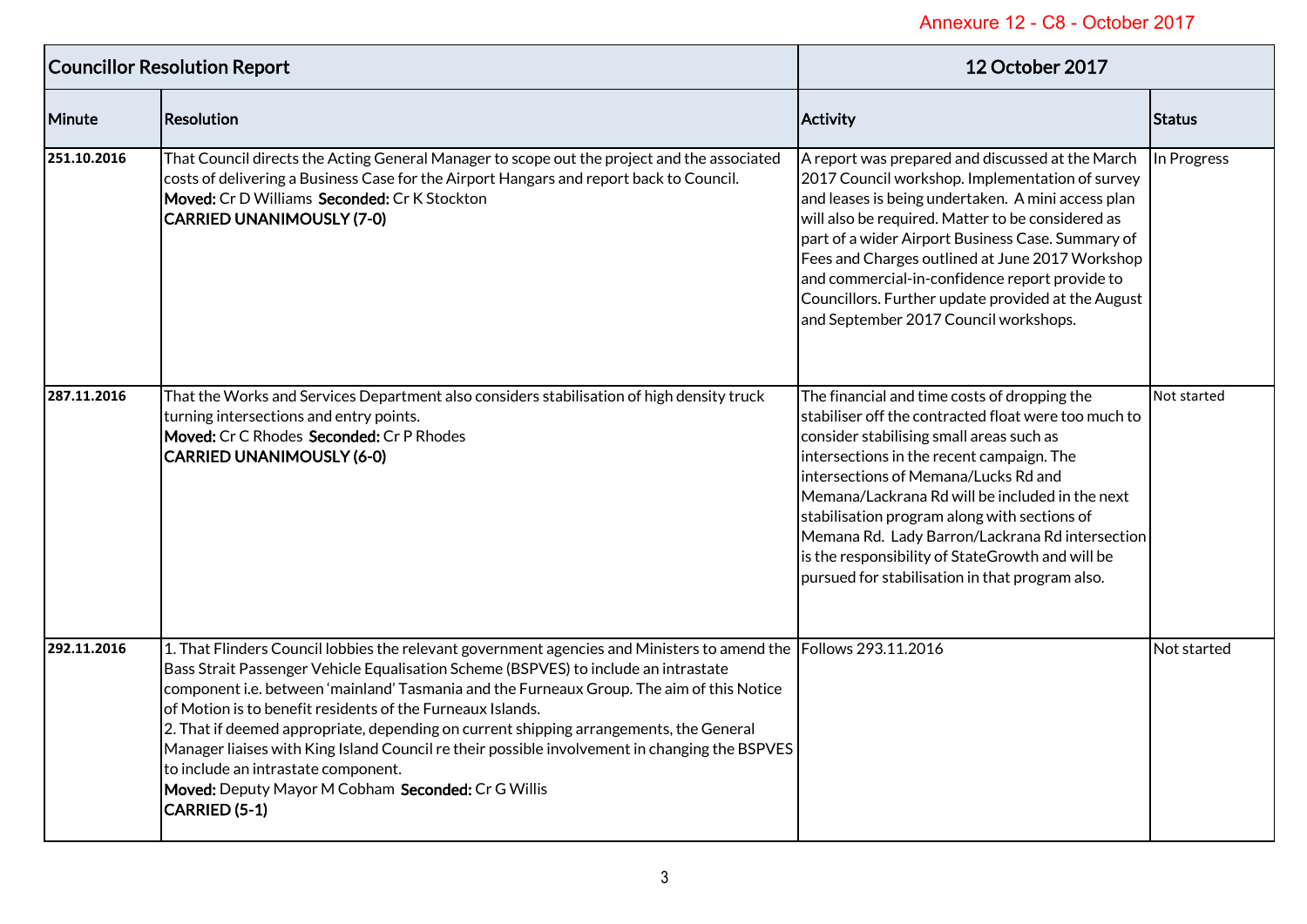| <b>Councillor Resolution Report</b> |                                                                                                                                                                                                                                                                                                                                                                                                                 | <b>12 October 2017</b>                                                                                                                                                                                                                                                                                                                                                                                                                                   |                                                                                                                    |
|-------------------------------------|-----------------------------------------------------------------------------------------------------------------------------------------------------------------------------------------------------------------------------------------------------------------------------------------------------------------------------------------------------------------------------------------------------------------|----------------------------------------------------------------------------------------------------------------------------------------------------------------------------------------------------------------------------------------------------------------------------------------------------------------------------------------------------------------------------------------------------------------------------------------------------------|--------------------------------------------------------------------------------------------------------------------|
| Minute                              | Resolution                                                                                                                                                                                                                                                                                                                                                                                                      | <b>Activity</b>                                                                                                                                                                                                                                                                                                                                                                                                                                          | <b>Status</b>                                                                                                      |
| 293.11.2016                         | That a business plan/report outlining the advantages of and reasons for an intrastate<br>component of the BSPVES be developed by Council to support the lobbying process and that a of the general investigation of the disadvantage of<br>budget allocation be considered at the half yearly budget review for this purpose.<br>Moved: Mayor C Cox Seconded: Cr D Williams<br><b>CARRIED UNANIMOUSLY (6-0)</b> | This matter to be addressed as part of investigation   Part of the<br>Flinders region and community.<br>Application for funding assistance under the<br>Commonwealth's Building Better Regions Program   Commonwealth's<br>- Community Stream has been lodged and has now<br>been successful.                                                                                                                                                            | application for<br>Funding made<br>under the<br><b>Building Better</b><br>Regions Program<br>Community<br>IStream. |
| 316.12.2016                         | That Council agrees to pursue the extension of Robert Street by approximately 80 metres.<br><b>Moved:</b> Cr P Rhodes Seconded: Cr K Stockton<br> CARRIED UNANIMOUSLY (7-0)                                                                                                                                                                                                                                     | Council staff have commenced enquiries with<br>Crown Land Services. Preliminary legal advice<br>regarding the process has also been obtained. The<br>property owner that made the initial request has<br>sold the land and the new owner has verbally<br>indicated that he does not wish to pursue the<br>matter with confirmation being sought. Review also<br>indicates that the road and associated land is flood<br>prone. There remain cost issues. | Rationale for<br>proceeding as<br>intended is<br>questioned.<br>Further update<br>required.                        |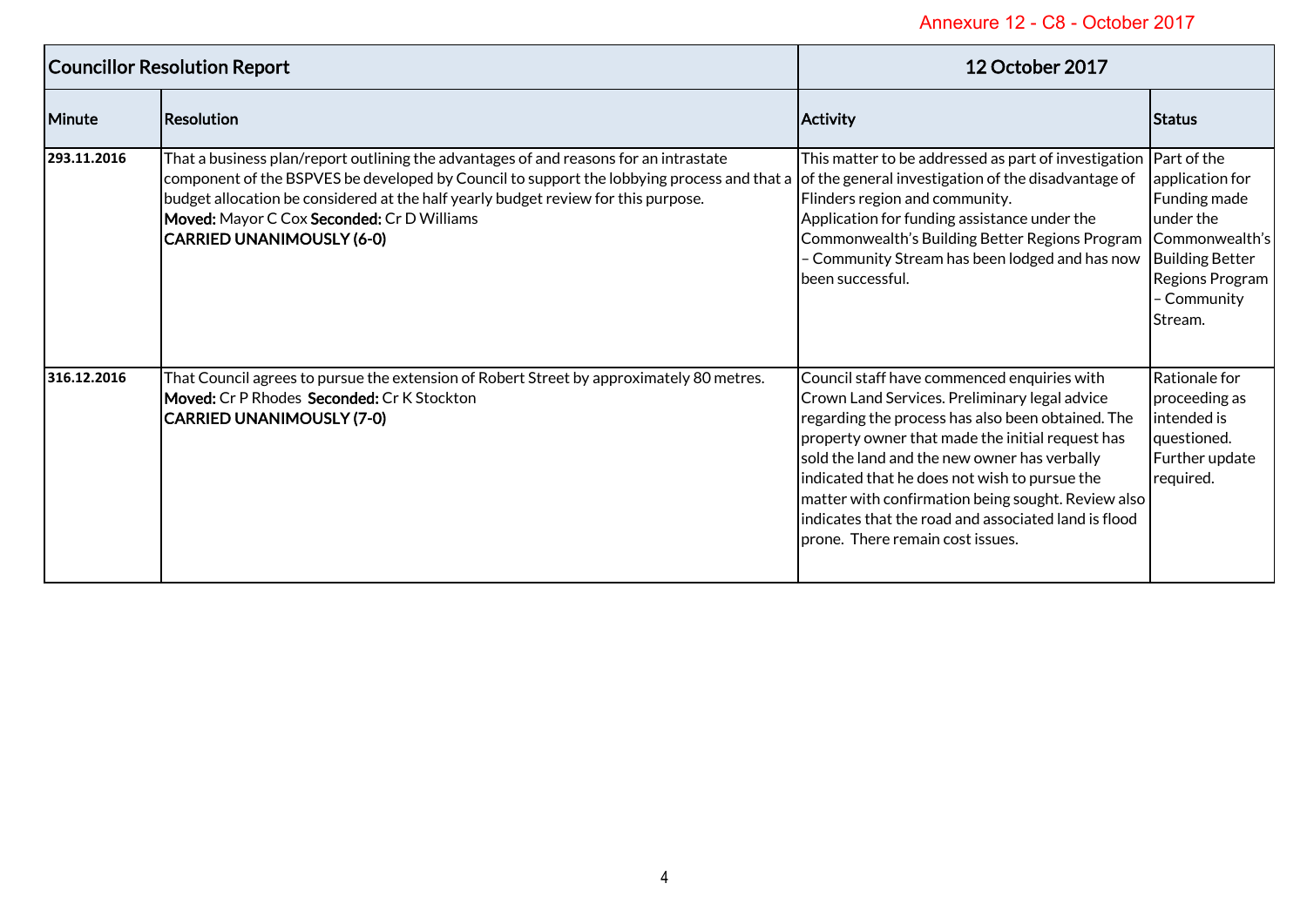| <b>Councillor Resolution Report</b> |                                                                                                                                                                                                                                                                                                                                                                                                                                                                                                                                                                                                                                                                                                                                                                                                                                                                                                                                                                                                                                                                                                                                                                                                                                                         | <b>12 October 2017</b>                                                                                                                                                                                                                                                                                                                                                                                                                                                                                                        |                                                                                                                                 |
|-------------------------------------|---------------------------------------------------------------------------------------------------------------------------------------------------------------------------------------------------------------------------------------------------------------------------------------------------------------------------------------------------------------------------------------------------------------------------------------------------------------------------------------------------------------------------------------------------------------------------------------------------------------------------------------------------------------------------------------------------------------------------------------------------------------------------------------------------------------------------------------------------------------------------------------------------------------------------------------------------------------------------------------------------------------------------------------------------------------------------------------------------------------------------------------------------------------------------------------------------------------------------------------------------------|-------------------------------------------------------------------------------------------------------------------------------------------------------------------------------------------------------------------------------------------------------------------------------------------------------------------------------------------------------------------------------------------------------------------------------------------------------------------------------------------------------------------------------|---------------------------------------------------------------------------------------------------------------------------------|
| Minute                              | Resolution                                                                                                                                                                                                                                                                                                                                                                                                                                                                                                                                                                                                                                                                                                                                                                                                                                                                                                                                                                                                                                                                                                                                                                                                                                              | <b>Activity</b>                                                                                                                                                                                                                                                                                                                                                                                                                                                                                                               | <b>Status</b>                                                                                                                   |
| 319.12.2016                         | 1. That Council actively pursue acquiring a Crown Land lease over the relevant section of land<br>that will allow legal public access of the area that historically has been known as Badger<br>Corner boat ramp.<br>2. That Council consults with a community "user group" at a one-off on-site meeting to be held<br>no later than early February 2017.<br>3. That Council, via the relevant application process, actively pursues a co-funded grant via<br>Marine and Safety Tasmania's (MAST) recreational boating fund prior to 31st March 2017 if<br>possible.<br>4. That two infrastructure options (basic and enhanced) be costed to inform Council of the<br>commitment of the capital funding required and to enable Council to provide confirmation to<br>MAST, in the form of a motion, that it will provide the balance of the capital funding required<br>should Council consider the cost appropriate.<br>Moved: Deputy Mayor M Cobham Seconded: Cr P Rhodes<br><b>CARRIED UNANIMOUSLY (7-0)</b>                                                                                                                                                                                                                                         | A community user group meeting was conducted on Item 1 Crown<br>site 20th February 2017. The matter was presented Land access in<br>to Council for decision at the March Council<br>Meeting where it was agreed to lodge an<br>application. This has now been carried out but the<br>application was ultimately not successful.                                                                                                                                                                                               | progress<br>Items 2 to 4<br>completed<br>Item 3 Council to<br>review whether<br>to follow up with<br>a new MAST<br>application. |
| 50.03.2017                          | 1. That Council accepts the advice of Council's Audit Panel such that the Flinders Council<br>Audit Panel membership be altered so that it be made up of an independent Chairperson who<br>may be from off-island, to include the two current independent members and that the two<br>Councillor members step down from the Panel.<br>2. That any other Councillor except the Mayor has a standing invitation to attend any meeting<br>as an observer.<br>3. That Council authorises the General Manager to seek out suitable candidates for<br>presentation to Council for review and decision as a Chairperson.<br>4. That Council allocates an appropriate budget to support the Panel's work.<br>5. That the Council acknowledges the contribution to the Audit Panel that John Dick has made Letter of appreciation to be sent to the existing<br>free and gratis and confirms that he remains as Audit Panel Chair until an appointment to the<br>position of Chairperson is made at which time he will revert to an ordinary independent<br>member of the Audit Panel.<br>6. That Council allocates appropriate secretarial support to assist the Panel in its work.<br>Seconded: Deputy Mayor M Cobham<br>Moved: Cr K Stockton<br>CARRIED (5-1) | Initial discussions with prospective chairpersons<br>commenced. One application received and later<br>withdrawn due to work commitments. Two other<br>potential candidates approached but also unable to<br>formalise due to work commitments. A Third<br>candidate was sourced and presented to Council for<br>consideration and then appointment at the<br>September Council Meeting. Successful candidate<br>and Existing independent Panel members advised.<br>Audit Panel Chair and Minister advised of Panel<br>Changes | Almost complete                                                                                                                 |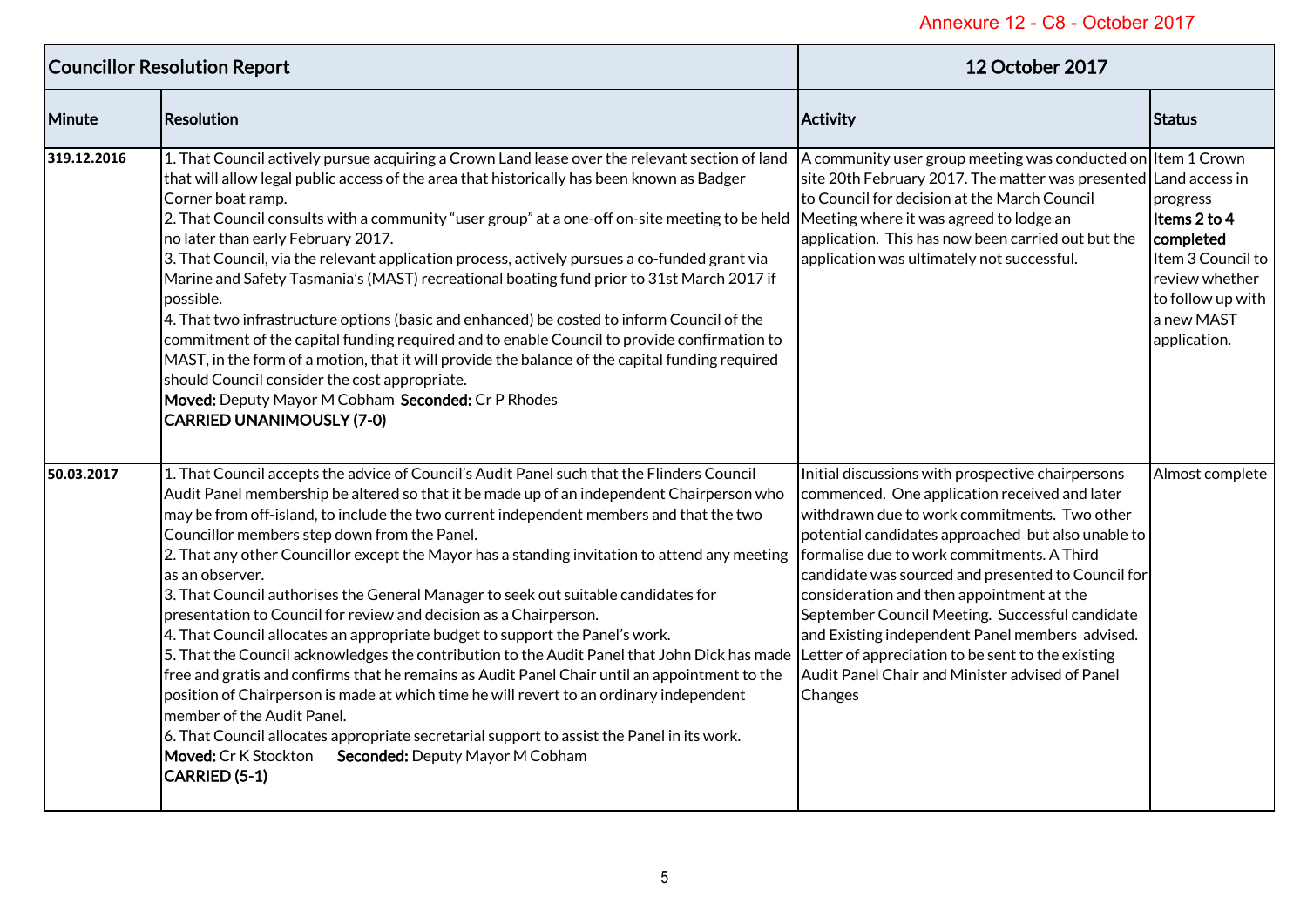| <b>Councillor Resolution Report</b> |                                                                                                                                                                                                                                                                                                                                                                                                                                                                                                                                                     | <b>12 October 2017</b>                                                                                                                                                                          |                                       |
|-------------------------------------|-----------------------------------------------------------------------------------------------------------------------------------------------------------------------------------------------------------------------------------------------------------------------------------------------------------------------------------------------------------------------------------------------------------------------------------------------------------------------------------------------------------------------------------------------------|-------------------------------------------------------------------------------------------------------------------------------------------------------------------------------------------------|---------------------------------------|
| Minute                              | <b>Resolution</b>                                                                                                                                                                                                                                                                                                                                                                                                                                                                                                                                   | <b>Activity</b>                                                                                                                                                                                 | <b>Status</b>                         |
| 58.03.2017                          | <b>That Council:</b><br>1. Note the information provided to Councillors;<br>2. Empowers the General Manager's Performance Review Committee to consider and<br>recommend to Council a process(s) to undertake the performance review required prior to the<br>end of the 6 month probation period;<br>3. Requests the General Manager's Performance Review Committee to develop performance<br>indicators as referred to in Schedule 3 of the employment contract.<br>Moved: Mayor C Cox Seconded: Cr K Stockton<br><b>CARRIED UNANIMOUSLY (6-0)</b> | The performance review has been completed and<br>the General Manager appointed to the position.<br>Performance indicators are yet to be developed.                                              | $(1)$ & 2) complete<br>3) In progress |
| 81.04.2017                          | That Council strongly considers making an allocation for Professional Development (program<br>for team building) activities in the 2018-19 budget.<br>Moved: Cr P Rhodes Seconded: Cr K Stockton<br><b>CARRIED UNANIMOUSLY (7-0)</b>                                                                                                                                                                                                                                                                                                                | To be kept within the schedule until next elected<br>Council makes a determination.                                                                                                             | Retain within<br>Schedule.            |
| 155.06.2017                         | That Council appoints the successful Early Contractor Involvement respondent (ToxFree now<br>JJ Richards) to carry out 'stage 2' of the waste management project and through direct<br>negotiations authorise the General Manager to present to Council for consideration a final<br>tender that meets Council's long term waste management objectives.<br>Moved: Cr G Willis Seconded: Cr K Stockton<br><b>CARRIED UNANIMOUSLY (6-0)</b>                                                                                                           | Refer 247.10.2016. Additional financial information Superseded by<br>being obtained before resolution actioned. This<br>resolution now superseded by Resolution<br>226.09.2017                  | Resolution<br>226.09.2017             |
| 177.07.2017                         | That Council resolves to:<br>1) Adopt the revised document - Flinders Council's Public Interest Disclosure Procedures<br>dated July 2017<br>2) Submit the document to the Ombudsman for approval.<br>3) Review the procedures (as required under the Public Interest Disclosure Act 2002) every 3<br>Moved: Cr G Willis<br>vears.<br>Seconded: Deputy Mayor M Cobham<br><b>CARRIED UNANIMOUSLY (6-0)</b>                                                                                                                                            | The adopted procedure has been loaded onto<br>Council's website and distributed to staff and<br>Councillors.<br>It has been submitted to the Ombudsman for<br>approval and awaiting a response. | In Progress                           |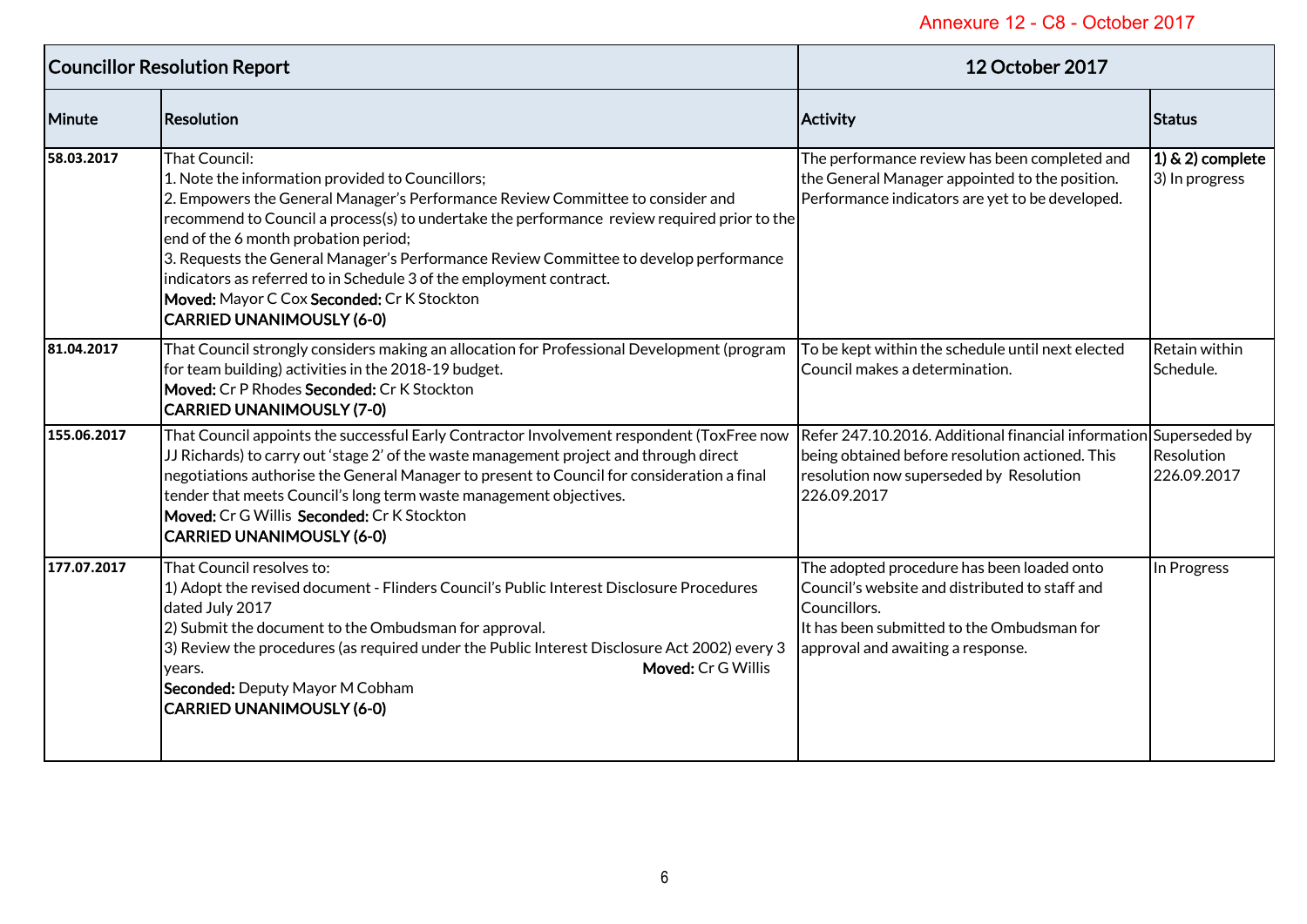| <b>Councillor Resolution Report</b> |                                                                                                                                                                                                                                                                                                                                                                                                                                                                                                                                                                                                                                                                                                                                                                                                                                                                                                                                                                                                                                                                                                                                                                                                                                                                                                                                                                                                                                   | 12 October 2017                                                                                                                                                                                                                             |               |
|-------------------------------------|-----------------------------------------------------------------------------------------------------------------------------------------------------------------------------------------------------------------------------------------------------------------------------------------------------------------------------------------------------------------------------------------------------------------------------------------------------------------------------------------------------------------------------------------------------------------------------------------------------------------------------------------------------------------------------------------------------------------------------------------------------------------------------------------------------------------------------------------------------------------------------------------------------------------------------------------------------------------------------------------------------------------------------------------------------------------------------------------------------------------------------------------------------------------------------------------------------------------------------------------------------------------------------------------------------------------------------------------------------------------------------------------------------------------------------------|---------------------------------------------------------------------------------------------------------------------------------------------------------------------------------------------------------------------------------------------|---------------|
| Minute                              | Resolution                                                                                                                                                                                                                                                                                                                                                                                                                                                                                                                                                                                                                                                                                                                                                                                                                                                                                                                                                                                                                                                                                                                                                                                                                                                                                                                                                                                                                        | <b>Activity</b>                                                                                                                                                                                                                             | <b>Status</b> |
| 201.08.2017                         | 1. That Council agrees in principle to the trial operation of a community gym in Whitemark.<br>2. That Council authorises the General Manager to negotiate the following matters with the<br>local Lions Club committee:<br>a) an appropriate rental lease or agreement;<br>b) an appropriate rental amount taking into account that the Community Gym is not a<br>commercially viable business, however has proven to be a well patronised facility with<br>considerable potential to contribute to community health and well-being; and<br>c) an appropriate interim agreement (including insurance and access) that covers the period<br>between 1st Sept 2017 and the commencement of Council's management of the Whitemark<br>Community Gym (i.e. this will allow the Gym facility to continue to operate once the current<br>private operator has ceased operating on 31st August 2017, as previously advised).<br>3. That Council authorises the General Manager to negotiate a fair and reasonable financial<br>amount to purchase or lease the privately owned gym equipment items (from the current<br>operator) that will ensure the Gym continues to provide appropriate facilities for attendees.<br>4. That Council authorises a Special Committee of Council to be established to assist with<br>ongoing operations of a Whitemark Community Gym.<br>Moved: Cr K Stockton Seconded: Cr D Williams<br>CARRIED (5-1) | Interim arrangements entered into with the Lions<br>Club and the current provider for operation to be<br>retained on an interim basis pending finalisation of<br>a formal lease. Update report to the 21 September<br>2017 Council Meeting. | In Progress   |
| 202.08.2017                         | That Council approves the removal of Raoul Harper as a signatory and that the General<br>Manager, Bill Boehm, becomes a signatory on the Westpac Investment account.<br>Moved: Cr G Willis Seconded: Cr C Rhodes<br><b>CARRIED UNANIMOUSLY (6-0)</b>                                                                                                                                                                                                                                                                                                                                                                                                                                                                                                                                                                                                                                                                                                                                                                                                                                                                                                                                                                                                                                                                                                                                                                              | Application being processed.                                                                                                                                                                                                                | In progress   |
| 225.09.2017                         | Moved: Deputy Mayor M Cobham Seconded: Cr G Willis<br><b>That Council:</b><br>1. Receive the Northern Tasmanian Councils - Shared Services Study Implementation Project<br>July 2017 prepared by KPMG;<br>2. Support the establishment of a governance model to progress the outcomes of the report;<br>and<br>3. Participate in activities to identify, plan and implement opportunities to undertake shared<br>initiatives at a regional and sub-regional level.<br><b>CARRIED UNANIMOUSLY (5-0)</b>                                                                                                                                                                                                                                                                                                                                                                                                                                                                                                                                                                                                                                                                                                                                                                                                                                                                                                                            | Minister for Local Government and Department<br>formally advised.                                                                                                                                                                           | Completed     |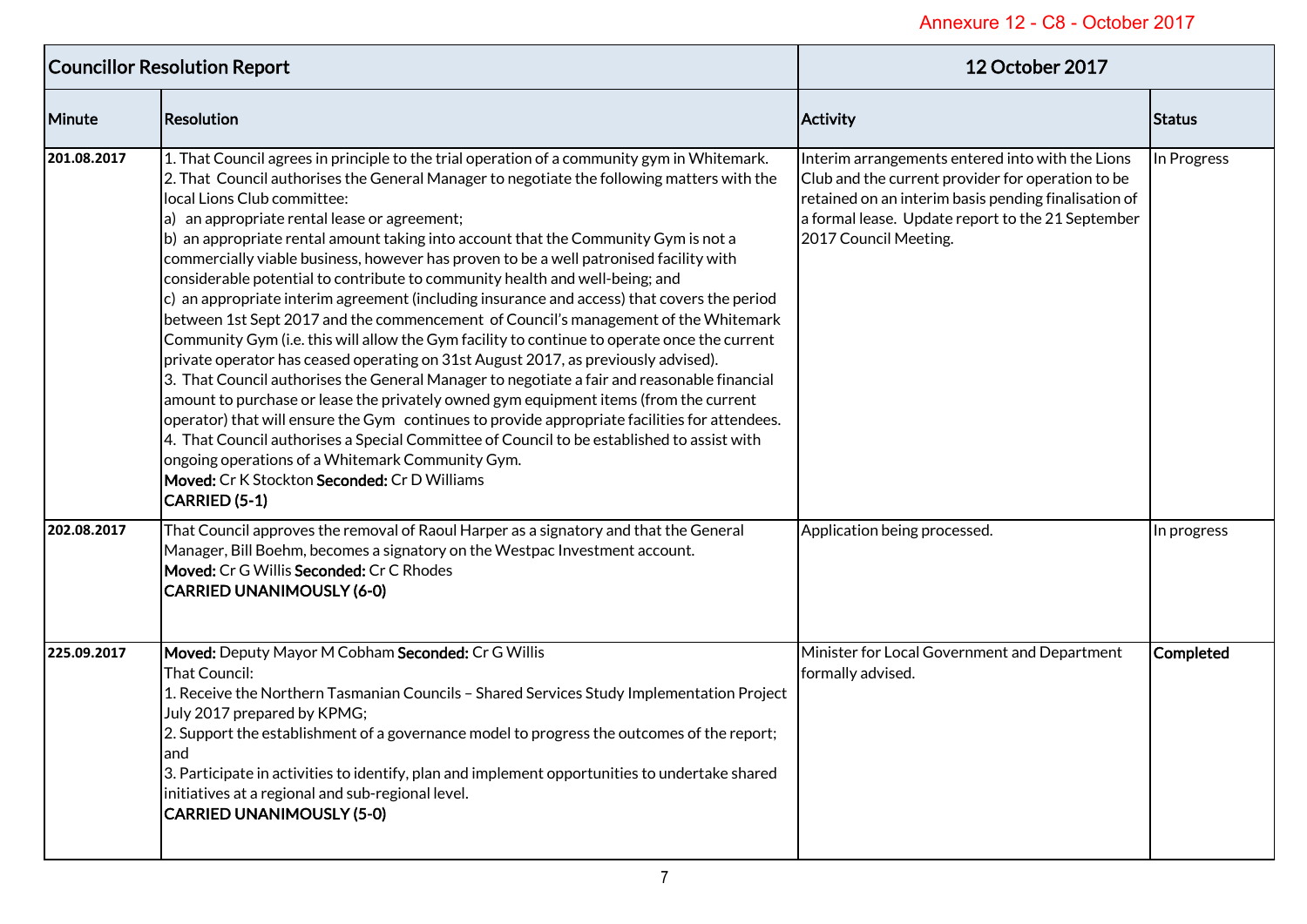| <b>Councillor Resolution Report</b> |                                                                                                                                                                                                                                                                                                                                                                                                                                                                                                                                                                                                              | <b>12 October 2017</b>                                                                   |                  |
|-------------------------------------|--------------------------------------------------------------------------------------------------------------------------------------------------------------------------------------------------------------------------------------------------------------------------------------------------------------------------------------------------------------------------------------------------------------------------------------------------------------------------------------------------------------------------------------------------------------------------------------------------------------|------------------------------------------------------------------------------------------|------------------|
| Minute                              | <b>Resolution</b>                                                                                                                                                                                                                                                                                                                                                                                                                                                                                                                                                                                            | <b>Activity</b>                                                                          | Status           |
| 226.09.2017                         | Moved: Cr G Willis Seconded: Cr P Rhodes<br>That Council:<br>1. Terminates negotiations with ToxFree (now JJ Richards) with respect to the provision of<br>Waste Management Options through motion 155.06.2017 relating to the 'Early Contractor<br>Involvement' (ECI) contracting process to deliver Flinders Council's waste management<br>strategic objectives; and<br>2. Not proceed with implementing motion 155.06.2017 relating to a 'sole source' tendering<br>process with ToxFree (now JJ Richards).<br><b>CARRIED UNANIMOUSLY (5-0)</b>                                                           | Formal letter sent.                                                                      | <b>Completed</b> |
| 227.09.2017                         | Moved: Cr G Willis Seconded: Deputy Mayor M Cobham<br>That Council advises the State Controller that it nominates Jacci Viney to fill the Flinders<br>Municipal Emergency Management Coordinator position and Kelly Blundstone the Deputy<br>Coordinator position.<br><b>CARRIED UNANIMOUSLY (5-0)</b>                                                                                                                                                                                                                                                                                                       | Formal letter sent. Awaiting response.                                                   | In Progress      |
| 229.09.2017                         | Moved: Deputy Mayor M Cobham Seconded: Cr G Willis<br>That Council declines the request from the Flinders Island Show Society to pay for the cost of<br>insurance for the 2017 Flinders Island Show and recommends that any future requests for<br>insurance costs for the Flinders Island Show Society be included in a Community Grant<br>application.<br>CARRIED (4-1)                                                                                                                                                                                                                                    | Show Society advised.                                                                    | <b>Completed</b> |
| 230.09.2017                         | Moved: Cr G Willis Seconded: Deputy Mayor M Cobham<br>That Council:<br>1. Receives and notes the Whitemark Community Gym report;<br>2. Agrees on the proposed purpose and membership of the Committee and that general<br>member numbers be between 4 - 8 (inclusive);<br>3. Elects a Councillor to the Committee;<br>4. Authorises the General Manager to seek nominations for Committee Members for the<br>Whitemark Community Gym Committee; and<br>5. Determines and finalises the composition of the Committee at the November Ordinary<br>Meeting of Council 2017.<br><b>CARRIED UNANIMOUSLY (4-0)</b> | Discussion at the September Workshop. Report<br>provided to the October Council Meeting. | In Progress      |